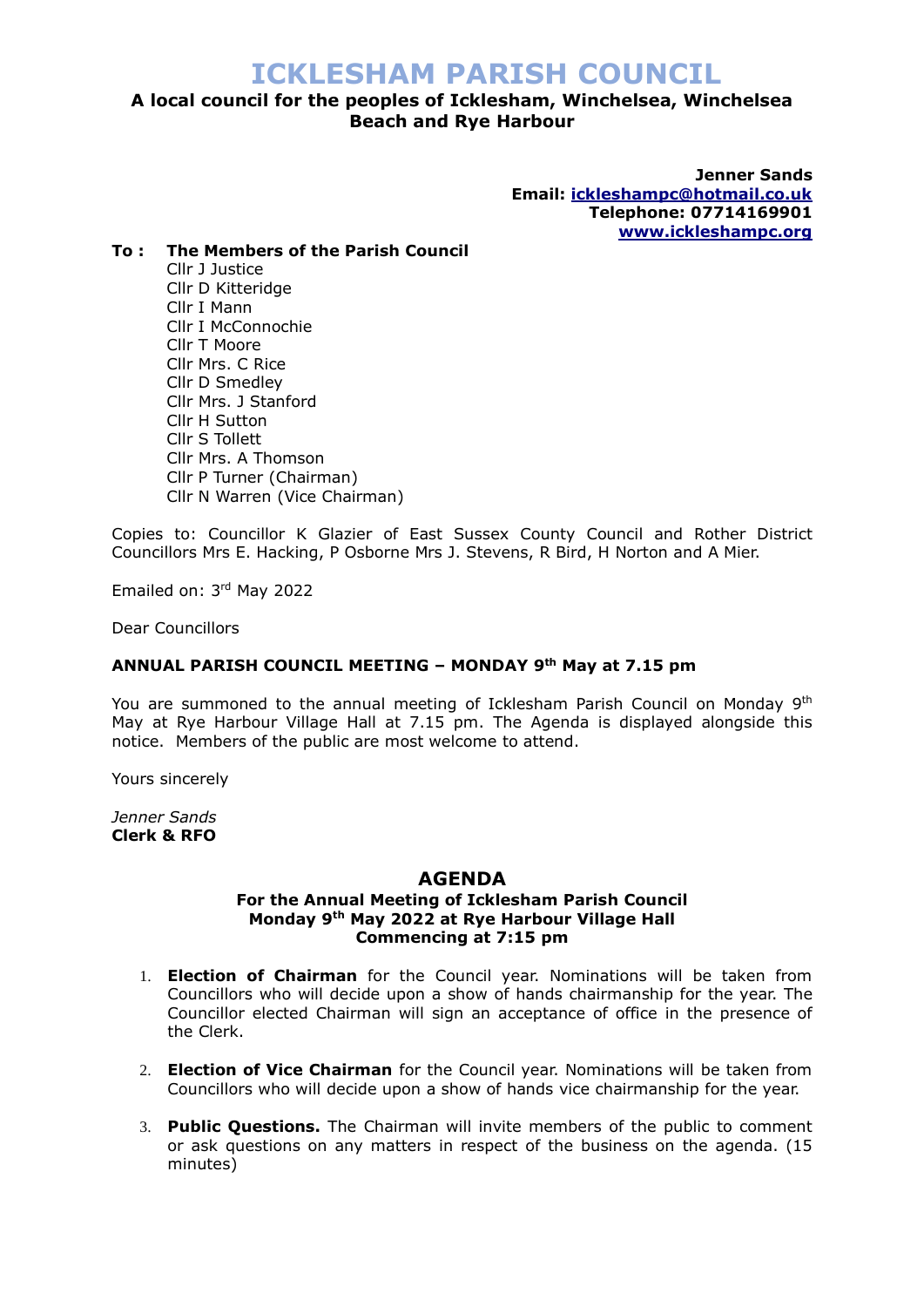### **A local council for the peoples of Icklesham, Winchelsea, Winchelsea Beach and Rye Harbour**

- 4. To receive reports and ask questions of the County Councillor Keith Glazier and the Rother District Councillors for Eastern Rother concerning County Council and Rother District Council matters. (10 minutes)
- 5. **To record any apologies for absence.**
	- a) To receive and record apologies for absence.
	- b) To consider any requests for approval of reasons for absence, if any
- 6. **Disclosure of Interests** to receive any disclosure by members of personal interest required under the Council's Code of Conduct and to consider any written requests made by members for dispensation to allow them to participate in, and vote on, an agenda item for which they have a disclosable pecuniary interest. Members are reminded a) to repeat their declaration immediately prior to commencement of the item in question and b) complete the declaration of interests form.
- 7. To consider and approve the signing by the Chairman of the attached minutes of the Full Council meeting of 14th March 2022.

#### **Matters requiring a Decision by Council**

- 8. **To receive the External Audit report and Notice of Conclusion of Audit for 2020/21.**
- 9. **To receive the Internal Audit Report for 2021/22.**
- 10. **To receive and approve the Annual Governance Statement for 2021/22.**  Council is asked to approve the Annual Governance Statement, to review the system of internal controls and preparation of accounting statements.
- 11. **Insurance.** The Council's current insurance provider has written and confirmed that they will no longer be able to provide insurance cover after the renewal date (14th June). Council is asked to consider and agree on a quote received from the following:
	- a) **Zurich –** *available at meeting*
	- b) **Gallagher –** *available at meeting*
	- c) **CAS Limited –** *available at meeting*

#### 12. **Financial Matters.**

- **a)** Bank Reconciliations for the end of the financial year Clerk seeks a Councillor who is not a signatory to conduct the final quarter end of year reconciliation and for Council to appoint a Councillor to verify these on a monthly basis.
- **b)** To receive the list of items paid to date in March and April and items for payment to date – *available at the meeting.*
- **c)** To receive Receipts and Payments report (budget vs actual) *available at the meeting.*
- **d)** To approve list of regular payments please note that all payments will be presented for scrutiny at ordinary meetings.
- **e)** To approve Clerk applying for debit card with £500 limit as per Financial Regulation 6.18.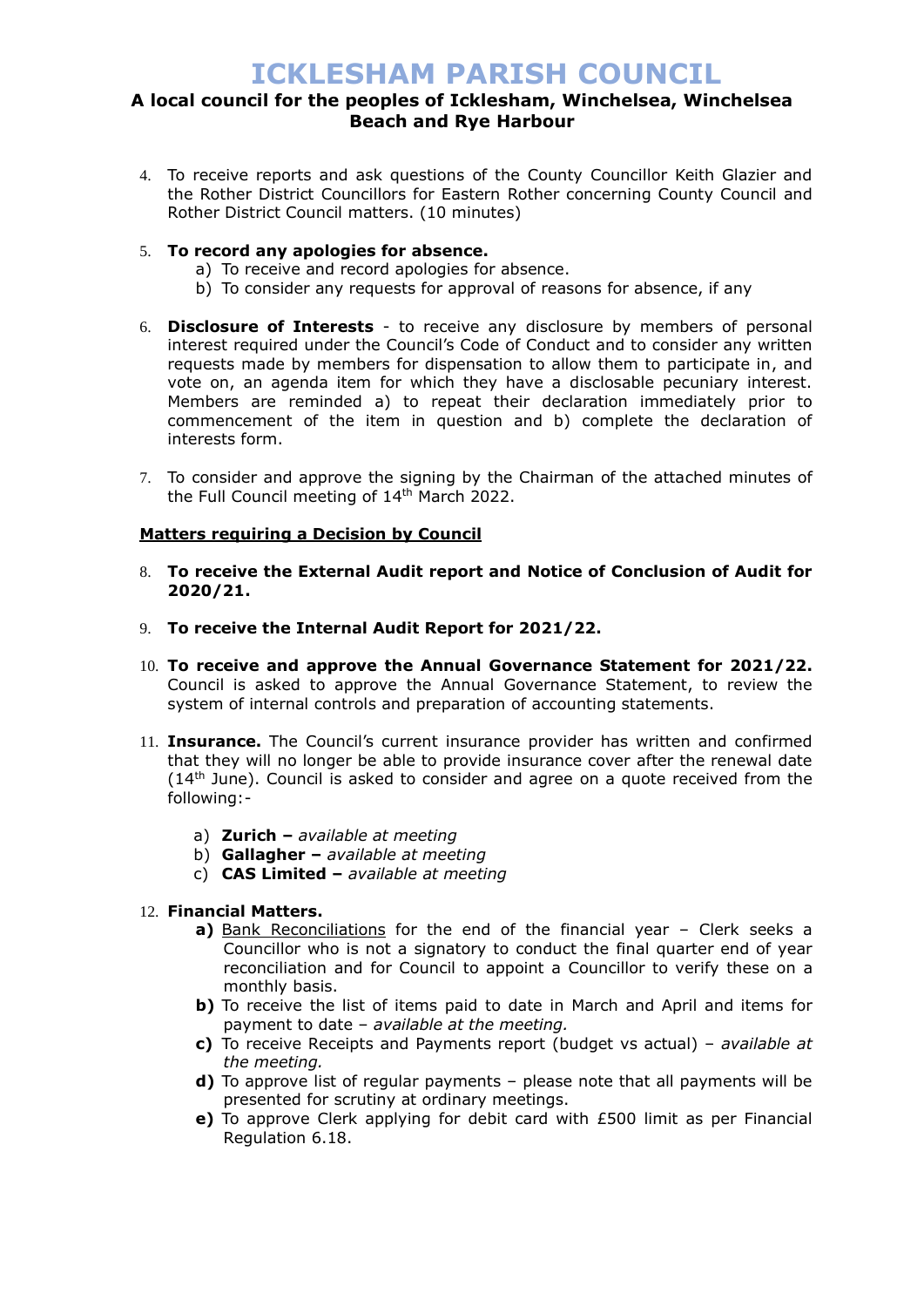### **A local council for the peoples of Icklesham, Winchelsea, Winchelsea Beach and Rye Harbour**

13. **Appointment of Committees and Working Groups.** The Council is asked to make appointments or review/ confirm existing appointments to the following Committees and Working Groups:

Planning Committee – five Councillors and the Chairman and Vice Chairman as ex-officio members; current membership: Cllrs J Justice, I McConnochie, T Moore, Mrs. J Stanford, P Turner and N Warren (Chairman).

Staffing Committee - five Councillors and Chairman or Vice Chairman; current membership: Cllrs I McConnochie, Mrs. C Rice, Mrs. J Stanford (Chairman), S Tollett and P Turner.

Open Spaces Committee – five Councillors plus Chairman and Vice Chairman ex officio; current membership: Cllrs D Kitteridge, I Mann, D Smedley (Chairman), H Sutton, Mrs. A Thomson and P Turner.

Allotments Committee – five Councillors and four site representatives; current membership: Cllrs D Kitteridge, I Mann, T Moore, Mrs. C Rice and Mrs. A Thomson (Chairman).

Media Working Group – Currently Cllrs J Justice, Mrs. C Rice, Mrs J Stanford and S Tollett.

Traffic Calming Working Group – Currently 3 Councillors and 6 residents.

14. **Appointment to External Bodies and Groups.** The Council is asked to make appointments or confirm existing appointments to the following external bodies by inviting nominations from Councillors and voting by a show of hands:

Rye Partnership — Council is recommended to appoint the Chairman and give him authority to nominate another councillor to attend in his absence, the Council's representative being able to vote as he or she considers proper at meetings;

Rother Association of Local Councils — Chair and Vice-Chair and in their absence the Clerk attends in a non-voting capacity and reports back. Council is recommended to maintain its representation and that they may vote as they consider proper at meetings of RALC; (Note. Under the RALC Constitution the Council only gets one vote, not one vote per delegate so Council should nominate the voting delegate with the non-voting delegate voting in the absence of the voting delegate. The Clerk is entitled to attend as an observer but is not permitted a vote even the absence of the councils delegates.

Rye Harbour Nature Reserve — One councillor. Council is recommended to agree its representative is able to vote as he or she considers proper at meetings;

Rye Harbour Village Hall Committee — One councillor;

Winchelsea Little Shop Association - Council is recommended to appoint the Chairman and give him authority to nominate another councillor to attend in his absence, the Council's representative being able to vote as he or she considers proper at meetings;

Harbour of Rye Advisory Committee - one councillor. Council is recommended to agree its representative is able to vote as he or she considers proper at meetings although individual councillors cannot make decisions on behalf of the Council;

 $ESALC$  – Two councillors. Council is recommended to agree the representatives</u> can speak and vote as they consider proper at meetings.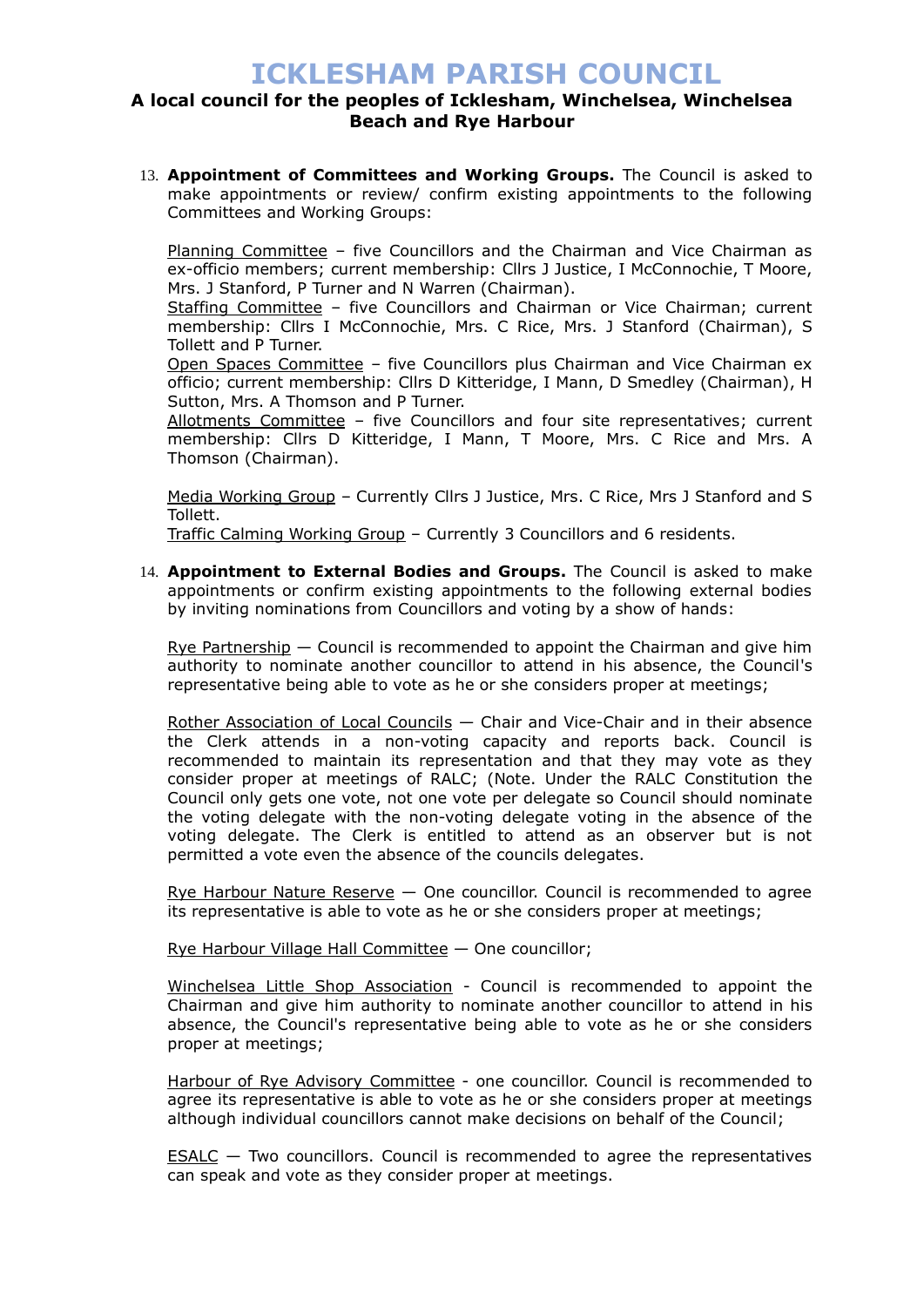### **A local council for the peoples of Icklesham, Winchelsea, Winchelsea Beach and Rye Harbour**

Sussex Police Focus Group – One Councillor. Normally Chairman is expected to attend. Next meeting is scheduled for  $23<sup>rd</sup>$  May at 10.30 am at Rye Town Hall. Normally 2 x meetings per year.

- 15. **Membership of External Bodies.** The Council is asked to review its membership of the following bodies and decide if it wishes this to continue this year:
	- a) East Sussex Association of Local Councils at an annual cost of £637.72.
	- b) National Association of Local councils at an annual cost of £165.23
	- c) Action in Rural Sussex at an annual cost of £50.00 approx.
	- d) Rother Association of Local Councils at an annual cost of £100.00 per annum (incl. parish online)
	- e) Society of Local Council Clerks (subscription for Clerk) at an annual cost of £249.
	- f) South East Employers at an annual costs of £248.40 including VAT.
- 16. **Review of Governance Documents.** Standing orders number 5 (ix, xiii, xiv, xvi to xix) specifies that at the annual meeting of the Council reviews are undertaken of the following unless they are conducted at an ordinary meeting
	- a) standing orders
	- b) financial regulations
	- c) inventory or land and assets including asset policy Committees should review these at their next meeting.
	- d) insurance arrangements (item 11)
	- e) complaints procedures
	- f) disciplinary and grievance procedures
	- g) requests under the Freedom of Information Act
	- h) press/media policy
	- i) email policy
	- j) financial risk assessment
	- k) safeguarding policy
	- l) equality impact assessment
	- m) dates and venues of ordinary meetings
	- n) data protection policy.
- 17. **The Cheyney Almshouse Charity.** To appoint a Councillor to act as a Trustee for the Cheyney Almshouse Charity.

#### 18. **To approve the Clerk purchasing replacement pads and batteries for Defibrillator at Winchelsea Beach Village Hall.** Approximately £150.00.

- 19. **Bonfires.** To consider the attached leaflet distributed by another Parish Council and to consider issuing a similar leaflet to residents.
- 20. **Jubilee Field Pathway.**
- 21. **Replacement Baby Swing for Rye Harbour Toddlers Play Area (behind Rye Harbour Village Hall).** To consider the quote received from HAGS UK in the sum of £150.00 plus VAT.

#### **Matters for Information or Noting**

22. **Public Traffic Calming meeting has been arranged for Saturday 21st May**